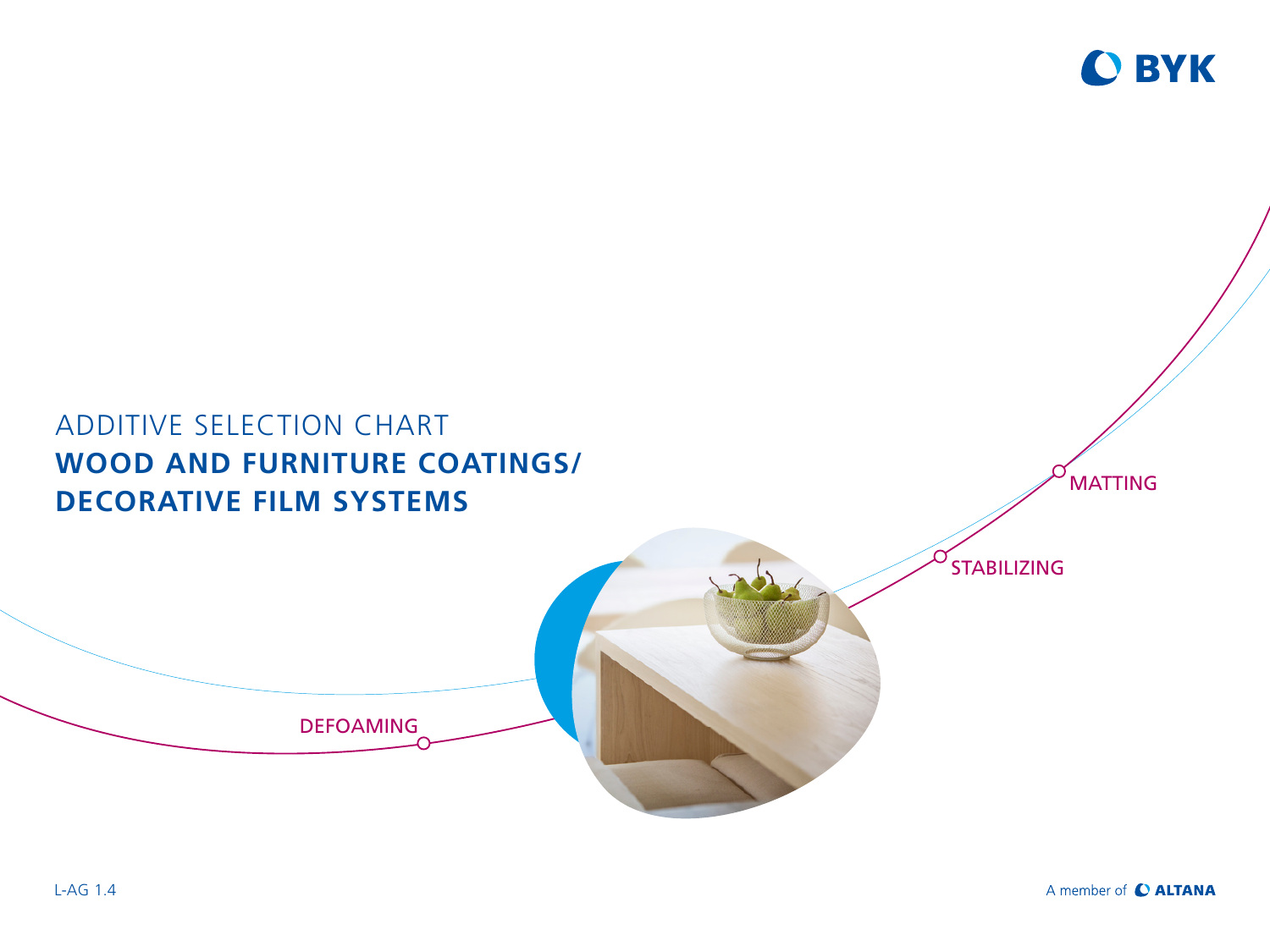## **Wood and furniture coatings/decorative film systems (1/4)**

| <b>Application</b>                                                       | <b>Wood and furniture coatings</b>                                                                                                 |                                                                                                                                        |                                                                                                                 |                                                                                                                               | <b>Decorative film systems</b>                                                                                 |                                                                              |                                                                                                                               |
|--------------------------------------------------------------------------|------------------------------------------------------------------------------------------------------------------------------------|----------------------------------------------------------------------------------------------------------------------------------------|-----------------------------------------------------------------------------------------------------------------|-------------------------------------------------------------------------------------------------------------------------------|----------------------------------------------------------------------------------------------------------------|------------------------------------------------------------------------------|-------------------------------------------------------------------------------------------------------------------------------|
|                                                                          | <b>Conventional curing</b>                                                                                                         |                                                                                                                                        | <b>Radiation curing</b>                                                                                         |                                                                                                                               | <b>Conventional curing</b>                                                                                     | <b>Radiation curing</b>                                                      |                                                                                                                               |
|                                                                          | <b>Solvent-borne</b>                                                                                                               | <b>Aqueous</b>                                                                                                                         | <b>Aqueous</b>                                                                                                  | <b>Solvent-free</b>                                                                                                           | <b>Solvent-borne</b>                                                                                           | <b>Aqueous</b>                                                               | <b>Solvent-free</b>                                                                                                           |
| <b>Wetting and</b><br>stabilization<br>of pigments and<br>matting agents | <b>DISPERBYK-103●</b><br>DISPERBYK-2013<br>DISPERBYK-2155 TF <sup>*2</sup><br>DISPERBYK-2159<br>DISPERBYK-111 O<br>DISPERBYK-21520 | DISPERBYK-2010<br>DISPERBYK-2012<br>DISPERBYK-2013<br>DISPERBYK-2015 BF*3<br>DISPERBYK-2081●<br>DISPERBYK-190 BF*3O<br>DISPERBYK-2080O | DISPERBYK-2012●<br><b>DISPERBYK-2013●</b><br>DISPERBYK-2015 BF*3●<br>DISPERBYK-190 BF*3O<br>DISPERBYK-199 BF*3O | DISPERBYK-2008<br>DISPERBYK-2013<br>DISPERBYK-2155 TF <sup>*2</sup> ●<br>DISPERBYK-2158<br>DISPERBYK-111 O<br>DISPERBYK-21590 | DISPERBYK-103<br>DISPERBYK-2159<br>BYK-P 1040                                                                  | DISPERBYK-2012●<br>DISPERBYK-2013                                            | DISPERBYK-2008●<br>DISPERBYK-2158●<br>DISPERBYK-21590                                                                         |
| <b>Anti-settling</b>                                                     | <b>RHEOBYK-7410 ET●</b><br>CLAYTONE-40 O<br><b>CLAYTONE-HYO</b><br>RHEOBYK-410O                                                    | LAPONITE-S 482<br><b>RHEOBYK-H 7500 VF●</b><br>OPTIGEL-WXO<br>RHEOBYK-H 7625 VF○                                                       | LAPONITE-S 482<br><b>RHEOBYK-H 7500 VF●</b><br>OPTIGEL-WXO<br>RHEOBYK-H 7625 VF○                                | GARAMITE-1958<br>GARAMITE-7303●<br>RHEOBYK-410 <sup>®</sup><br>RHEOBYK-7410 ET○                                               | RHEOBYK-410 <sup>o</sup><br><b>RHEOBYK-7410 ET●</b>                                                            | <b>RHEOBYK-H 7500 VF●</b><br>RHEOBYK-H 3300 VF○<br><b>RHEOBYK-H 7625 VF○</b> | RHEOBYK-410 <sup>O</sup><br>RHEOBYK-7410 ET○                                                                                  |
|                                                                          | Wax:<br>CERAMAT 258                                                                                                                |                                                                                                                                        |                                                                                                                 |                                                                                                                               |                                                                                                                | Wax:<br>AQUATIX 8421                                                         |                                                                                                                               |
| <b>Substrate wetting</b>                                                 | Silicone:<br>BYK-333<br>BYK-378*1●<br>BYK-3760 ●<br>BYK-3764 <sup>®</sup><br>BYK-306* <sup>1</sup> ○<br>BYK-37610                  | Silicone:<br>BYK-348<br>BYK-349 ●<br>BYK-3455 ●<br>BYK-3456 <sup></sup><br>BYK-346 O                                                   | Silicone:<br><b>BYK-349</b><br>BYK-3455 ●<br>BYK-3456 ●                                                         | Silicone:<br>BYK-3760 ●<br>BYK-UV 3500 <sup>*4</sup> ●<br>BYK-UV 3505*4●<br>BYK-378 <sup>*1</sup> ○<br>BYK-3764 O             | Silicone:<br>BYK-306<br>BYK-333 ●<br>BYK-378 <sup>*1</sup> ●<br>BYK-3760 <sup>®</sup><br>BYK-3764 <sup>®</sup> | Silicone:<br>BYK-349<br>BYK-3455 ●<br>BYK-3456 ●<br>BYK-3480                 | Silicone:<br>BYK-UV 3500 <sup>*4</sup> ●<br>BYK-UV 3505 <sup>*4</sup> ●<br>BYK-349 O<br>BYK-378 <sup>*1</sup> ○<br>BYK-3764 O |
| <b>Leveling</b>                                                          | Silicone:<br>BYK-331 <sup>*1</sup> ●<br>BYK-378*1●<br>BYK-3753●<br>BYK-3764<br>BYK-306* <sup>1</sup> ○<br>BYK-3761 ○               | Silicone:<br>BYK-378 <sup>*1</sup> ●<br>BYK-3455 ●<br>BYK-3456 ●<br>BYK-3764●<br>BYK-342*10<br>BYK-37540                               | Silicone:<br>BYK-3455 ●<br>BYK-3456 ●<br>BYK-3330                                                               | Silicone:<br>BYK-3455 ●<br>BYK-3456 ●<br>BYK-UV 3535 <sup>*4</sup> ●<br>BYK-349 O                                             | Silicone:<br>BYK-331 ●<br>BYK-378*1●<br>BYK-3764●                                                              | Silicone:<br>BYK-3455 ●<br>BYK-3456 ●                                        | Silicone:<br>BYK-3455 ●<br>BYK-3456 ●<br><b>BYK-UV 3535 O</b>                                                                 |
|                                                                          | Silicone-free:<br><b>BYK-358 N●</b><br>BYK-361 NO                                                                                  | Silicone-free:<br>BYK-DYNWET 800 ·<br>BYKETOL-AQO                                                                                      |                                                                                                                 | Silicone-free:<br><b>BYK-361 N●</b>                                                                                           | Silicone-free:<br>BYK-358 NO<br>BYK-361 NO                                                                     | Silicone-free:<br><b>BYKETOL-AQ ○</b>                                        | Silicone-free:<br><b>BYK-361 N●</b>                                                                                           |

 $\bullet$  First recommendation  $\bullet$  Second recommendation

Unless otherwise stated, all silicone-containing additives have a cyclic siloxane content (D4, D5, D6) of less than 0.1% each.

\*1 Content of cyclic siloxanes ≥ 0.1%.

\*2 (Organo) Tin-free version: Future-oriented variant of the original product. Originals are still available.

\*3 Biocide-free version: Future-oriented variant of the original product. Originals are still available.

\*4 contains functional groups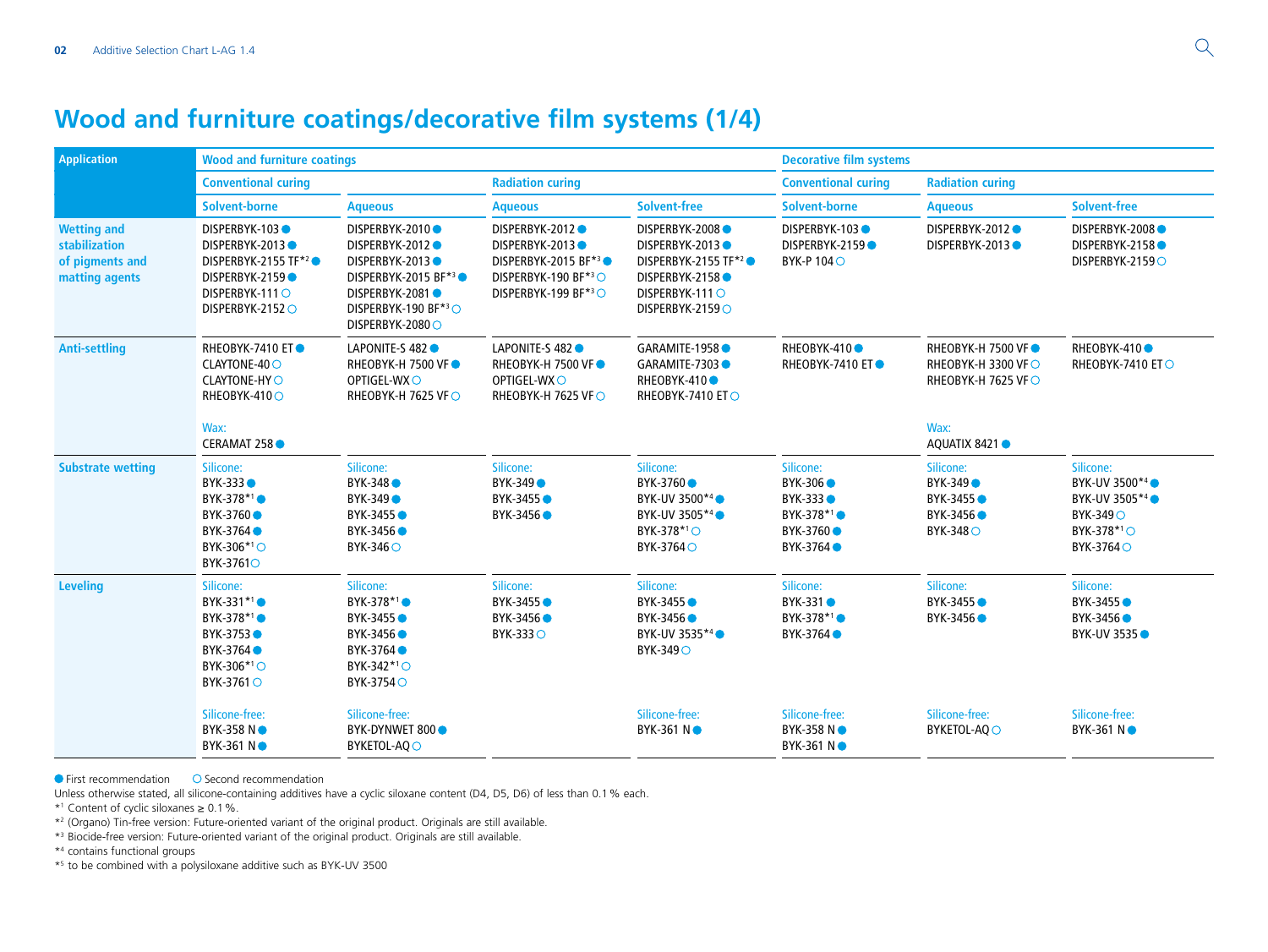## **Wood and furniture coatings/decorative film systems (2/4)**

| <b>Application</b>           | <b>Wood and furniture coatings</b>                                                                                            |                                                                                                        |                                                                                      |                                                                                                                                | <b>Decorative film systems</b>                                                                                       |                                                                                                      |                                                                                                                                            |
|------------------------------|-------------------------------------------------------------------------------------------------------------------------------|--------------------------------------------------------------------------------------------------------|--------------------------------------------------------------------------------------|--------------------------------------------------------------------------------------------------------------------------------|----------------------------------------------------------------------------------------------------------------------|------------------------------------------------------------------------------------------------------|--------------------------------------------------------------------------------------------------------------------------------------------|
|                              | <b>Conventional curing</b>                                                                                                    |                                                                                                        | <b>Radiation curing</b>                                                              |                                                                                                                                | <b>Conventional curing</b><br><b>Radiation curing</b>                                                                |                                                                                                      |                                                                                                                                            |
|                              | Solvent-borne                                                                                                                 | <b>Aqueous</b>                                                                                         | <b>Aqueous</b>                                                                       | <b>Solvent-free</b>                                                                                                            | <b>Solvent-borne</b>                                                                                                 | <b>Aqueous</b>                                                                                       | <b>Solvent-free</b>                                                                                                                        |
| <b>Surface slip</b>          | Silicone:<br>BYK-333<br>BYK-378 <sup>*1</sup> ●<br>BYK-3760 ●<br>BYK-3764 ●<br>BYK-370 <sup>*1</sup> ○<br>BYK-37700           | Silicone:<br>BYK-333<br>BYK-3760 ●<br>BYK-342*10<br>BYK-378 <sup>*1</sup> ○<br>BYK-3754 O<br>BYK-37640 | Silicone:<br>BYK-333<br>BYK-3760●<br>BYK-UV 3500*4                                   | Silicone:<br>BYK-333 ●<br>BYK-378 <sup>*1</sup> ●<br>BYK-3760 ●<br>BYK-3764 ●<br>BYK-UV 3500 <sup>*4</sup> ●<br>BYK-UV 3505*4● | Silicone:<br>BYK-333<br>BYK-378 <sup>*1</sup> ●<br>BYK-3760●<br>BYK-3764 ●<br>BYK-3700                               | Silicone:<br><b>BYK-333●</b><br>BYK-378 <sup>*1</sup> ●<br>BYK-3760 ●<br>BYK-3764 ●<br>BYK-UV 3500*4 | Silicone:<br>BYK-378 <sup>*1</sup> ●<br>BYK-3760 ●<br>BYK-3764 ●<br>BYK-UV 3500 <sup>*4</sup> ●<br>BYK-UV 3505 <sup>*4</sup> ●<br>BYK-3330 |
|                              | Wax:<br><b>CERAFLOUR 988</b>                                                                                                  | Wax:<br>AQUACER 539                                                                                    | Wax:<br>AQUACER 539                                                                  | Wax:<br>CERAFLOUR 988 ●<br>CERAFLOUR 996 R●                                                                                    | Wax:<br>CERAFLOUR 988 ●                                                                                              |                                                                                                      |                                                                                                                                            |
| Anti-slip                    | Wax:<br>CERAFLOUR 970 ●                                                                                                       | Wax:<br>AQUACER 593                                                                                    | Wax:<br>AQUACER 593                                                                  | Wax:<br>CERAFLOUR 970 ●<br>Silicone-free:                                                                                      |                                                                                                                      |                                                                                                      |                                                                                                                                            |
|                              |                                                                                                                               |                                                                                                        |                                                                                      | BYK-UV 3535 <sup>*4</sup> ●                                                                                                    |                                                                                                                      |                                                                                                      |                                                                                                                                            |
| <b>Tape release</b>          | Silicone:<br>BYK-377 <sup>*1,4</sup> ●<br>BYK-3760 ●<br>BYK-3771 ●<br><b>BYK-333○</b><br>BYK-370 <sup>*1</sup> ○<br>BYK-37700 | Silicone:<br>BYK-333 ●<br>BYK-SILCLEAN 3720 <sup>*4</sup> ●                                            | Silicone:<br>BYK-377 <sup>*1,4</sup> ●<br>BYK-3771 ●<br>$BYK-333O$<br>BYK-UV 3500*40 | Silicone:<br>BYK-UV 3500*4<br>BYK-UV 3505*4●<br>BYK-378 <sup>*1</sup> ○<br>BYK-3760 O<br>BYK-3764 O                            | Silicone:<br>BYK-377 <sup>*1,4</sup> ●<br>BYK-394* <sup>4</sup> ●<br>BYK-3771 ●<br>BYK-SILCLEAN 3700 <sup>*4</sup> ● | Silicone:<br>BYK-394 <sup>*4</sup> ●<br>BYK-SILCLEAN 3720*4                                          | Silicone:<br>BYK-UV 3500*4<br>BYK-UV 3505*4●<br>BYK-378 <sup>*1</sup> ○<br>BYK-3764 O                                                      |
| Easy-to-clean                | Silicone:<br>BYK-SILCLEAN 3700 <sup>*4</sup> ●                                                                                | Silicone:<br>BYK-SILCLEAN 3720 <sup>*4</sup> ●                                                         | Silicone:<br>BYK-UV 3500*4                                                           | Silicone:<br>BYK-UV 3500*4●                                                                                                    |                                                                                                                      |                                                                                                      |                                                                                                                                            |
| <b>Mechanical resistance</b> | NANOBYK-3650 ●                                                                                                                | NANOBYK-3620 ●                                                                                         | NANOBYK-3603 <sup>*5</sup> ●<br>NANOBYK-3620 <sup>*5</sup> ○                         | NANOBYK-3605 <sup>*4,5</sup> ●                                                                                                 | NANOBYK-3650 ●                                                                                                       | NANOBYK-3620●                                                                                        | NANOBYK-3605 <sup>*4,5</sup> ●                                                                                                             |
|                              | Wax:<br>CERAFLOUR 929 N ●<br>CERAFLOUR 988 ●<br>CERAFLOUR 996 R○<br>CERAFLOUR 999 O                                           | Wax:<br>CERAFLOUR 927 N●<br>CERAFLOUR 929 N●<br>AQUACER 5130<br>AQUAMAT 272 NO                         | Wax:<br>CERAFLOUR 927 N●<br>CERAFLOUR 929 N ●<br>AQUAMAT 272 NO                      | Wax:<br>CERAFLOUR 929 N ●<br>CERAFLOUR 988 ●<br><b>CERAFLOUR 999</b><br>CERAFLOUR 996 R○                                       | Wax:<br>CERAFLOUR 929 N ●<br>CERAFLOUR 988 ●<br>CERAFLOUR 996 R○                                                     | Wax:<br>CERAFLOUR 927 N●<br>CERAFLOUR 929 N ●<br>AQUACER 5130<br>AQUAMAT 272 NO                      | Wax:<br>CERAFLOUR 929 N●<br>CERAFLOUR 996 RO                                                                                               |

 $\bullet$  First recommendation  $\bullet$  Second recommendation

Unless otherwise stated, all silicone-containing additives have a cyclic siloxane content (D4, D5, D6) of less than 0.1% each.

\*1 Content of cyclic siloxanes ≥ 0.1%.

\*2 (Organo) Tin-free version: Future-oriented variant of the original product. Originals are still available.

\*3 Biocide-free version: Future-oriented variant of the original product. Originals are still available.

\*4 contains functional groups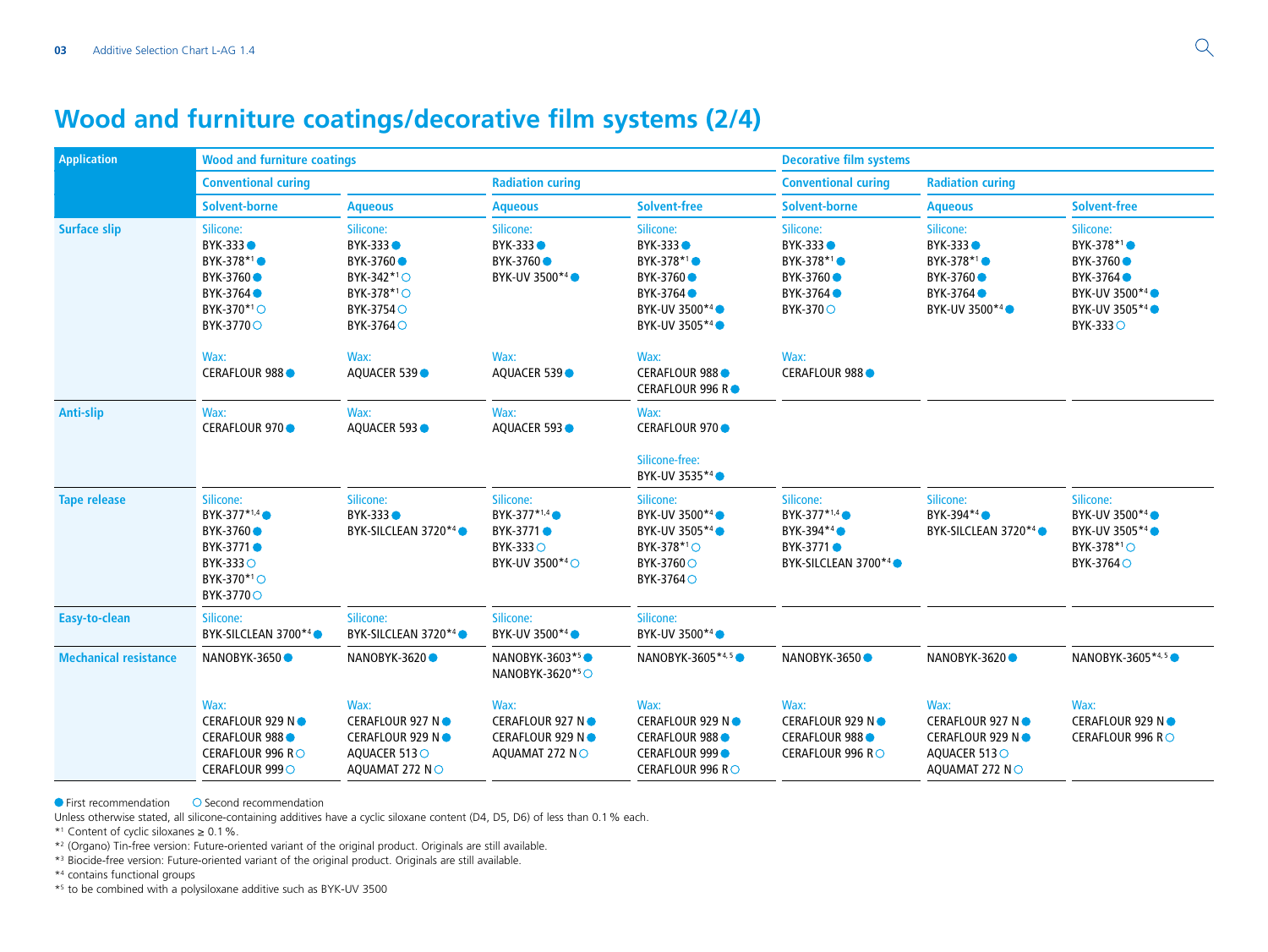## **Wood and furniture coatings/decorative film systems (3/4)**

| <b>Application</b>                             | <b>Wood and furniture coatings</b>                                                                                                         |                                                                                                                                                      |                                                                                                                                                       |                                                                                                                                     | <b>Decorative film systems</b>                                                              |                                                                                                                                   |                                                                                              |  |
|------------------------------------------------|--------------------------------------------------------------------------------------------------------------------------------------------|------------------------------------------------------------------------------------------------------------------------------------------------------|-------------------------------------------------------------------------------------------------------------------------------------------------------|-------------------------------------------------------------------------------------------------------------------------------------|---------------------------------------------------------------------------------------------|-----------------------------------------------------------------------------------------------------------------------------------|----------------------------------------------------------------------------------------------|--|
|                                                | <b>Conventional curing</b>                                                                                                                 |                                                                                                                                                      | <b>Radiation curing</b>                                                                                                                               |                                                                                                                                     | <b>Conventional curing</b><br><b>Radiation curing</b>                                       |                                                                                                                                   |                                                                                              |  |
|                                                | <b>Solvent-borne</b>                                                                                                                       | <b>Aqueous</b>                                                                                                                                       | <b>Aqueous</b>                                                                                                                                        | <b>Solvent-free</b>                                                                                                                 | <b>Solvent-borne</b>                                                                        | <b>Aqueous</b>                                                                                                                    | <b>Solvent-free</b>                                                                          |  |
| <b>Defoaming</b>                               | Silicone:<br>BYK-141 <sup>o</sup><br>BYK-1799 ●<br><b>BYK-0770</b>                                                                         | Silicone:<br>BYK-024<br>BYK-092 ●<br><b>BYK-093●</b><br>BYK-1781 ●<br>BYK-1786●<br>BYK-019*10<br>BYK-028 O<br><b>BYK-094</b> O<br>BYK-1709 O         | Silicone:<br><b>BYK-092</b><br>BYK-093<br><b>BYK-094</b><br>BYK-1781 ●<br>BYK-1786 ●<br>BYK-024 O<br><b>BYK-028</b> O                                 | Silicone:<br>BYK-1799●<br><b>BYK-088</b><br><b>BYK-A 530</b> ○                                                                      | Silicone:<br>BYK-1799●                                                                      | Silicone:<br>BYK-093<br><b>BYK-094</b><br>BYK-1781 ●<br>BYK-1786 ●<br><b>BYK-0240</b><br>BYK-0280                                 | Silicone:<br><b>BYK-088</b><br>BYK-1799●                                                     |  |
|                                                | Silicone-free:<br><b>BYK-052 N●</b><br>BYK-1788 ●                                                                                          | Silicone-free:<br>BYK-012 ●<br>BYK-17100<br>BYK-1711 O                                                                                               |                                                                                                                                                       | Silicone-free:<br>BYK-1788 ●<br>BYK-1790●<br>BYK-1791 ●<br>BYK-1794 ●                                                               | Silicone-free:<br><b>BYK-052 NO</b><br>BYK-1788 <sup></sup>                                 |                                                                                                                                   | Silicone-free:<br>BYK-1788 ●<br>BYK-1790●<br>BYK-1791 ●<br>BYK-1794 ●                        |  |
| <b>Matting</b>                                 | CERAFLOUR 920 ●<br>CERAFLOUR 929 N ●<br>CERAFLOUR 988 ●<br>CERAFLOUR 994<br>CERAFLOUR 1000<br>CERAFLOUR 1001 ●<br>CERAFLOUR 1002 ●         | CERAFLOUR 920 ●<br>CERAFLOUR 1000 ●<br>CERAFLOUR 1001●<br>CERAFLOUR 1002 ●<br>AQUAMAT 2080<br>AQUAMAT 272 NO<br>CERAFLOUR 927 NO<br>CERAFLOUR 929 NO | CERAFLOUR 920 ●<br>CERAFLOUR 1000 ●<br>CERAFLOUR 1001 ●<br>CERAFLOUR 1002 ●<br>AQUAMAT 2080<br>AQUAMAT 272 NO<br>CERAFLOUR 927 NO<br>CERAFLOUR 929 NO | CERAFLOUR 920 ●<br>CERAFLOUR 1000 ●<br>CERAFLOUR 1001●<br>CERAFLOUR 1002 ●<br>CERAFLOUR 929 NO<br>CERAFLOUR 950 ○<br>CERAFLOUR 9880 | CERAFLOUR 920 ●<br>CERAFLOUR 1000<br>CERAFLOUR 1001●<br>CERAFLOUR 929 NO<br>CERAFLOUR 988 O | CERAFLOUR 920 ●<br>CERAFLOUR 927 N●<br>CERAFLOUR 929 N ●<br>CERAFLOUR 1000<br>CERAFLOUR 1001 ●<br>AQUAMAT 208 O<br>AQUAMAT 272 NO | CERAFLOUR 920 ●<br>CERAFLOUR 929 N●<br>CERAFLOUR 950 ●<br>CERAFLOUR 1000<br>CERAFLOUR 1001 ● |  |
| <b>Orientation of silica</b><br>matting agents | Silicone:<br><b>BYK-320●</b><br>BYK-323*1●<br>BYK-3780 ●<br>BYK-331*10<br>BYK-378 <sup>*1</sup> ○<br>BYK-3753 O<br>BYK-37600<br>BYK-3764 O | Silicone:<br><b>BYK-333●</b><br>BYK-3760 ●                                                                                                           | Silicone:<br><b>BYK-333●</b><br>BYK-3760 ●<br>BYK-378 <sup>*1</sup> ○<br>BYK-3764 O                                                                   | Silicone:<br>BYK-3760 ●<br>BYK-UV 3500 <sup>*4</sup> ●<br>BYK-UV 3505*4●<br>BYK-378 <sup>*1</sup> ○<br>BYK-37640                    | Silicone:<br><b>BYK-323●</b><br>BYK-378*1●<br>BYK-3764 <sup>®</sup><br>BYK-3760○            | Silicone:<br>BYK-333 <sup>0</sup><br>BYK-378*1●<br>BYK-3764 ●                                                                     | Silicone:<br>BYK-UV 3505 <sup>*4</sup> ●                                                     |  |

 $\bullet$  First recommendation  $\bullet$  Second recommendation

Unless otherwise stated, all silicone-containing additives have a cyclic siloxane content (D4, D5, D6) of less than 0.1% each.

\*1 Content of cyclic siloxanes ≥ 0.1%.

\*2 (Organo) Tin-free version: Future-oriented variant of the original product. Originals are still available.

\*3 Biocide-free version: Future-oriented variant of the original product. Originals are still available.

\*4 contains functional groups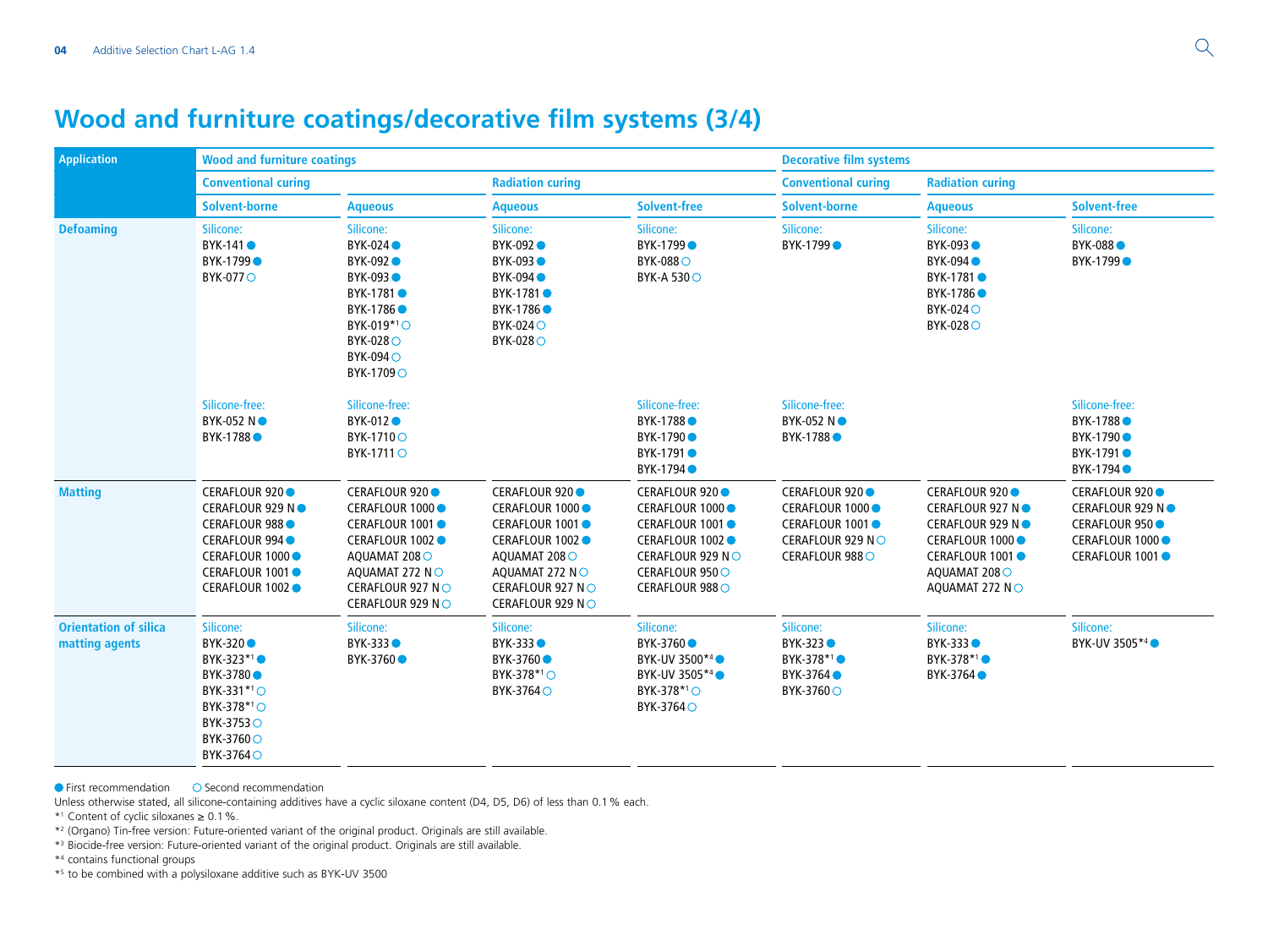## **Wood and furniture coatings/decorative film systems (4/4)**

| <b>Application</b>       | <b>Wood and furniture coatings</b>                                                                                                                 |                                                                                                                         |                                                                                                                          |                                                                                                                        | <b>Decorative film systems</b>                                                                              |                                                                                                                        |                                                                                                                |
|--------------------------|----------------------------------------------------------------------------------------------------------------------------------------------------|-------------------------------------------------------------------------------------------------------------------------|--------------------------------------------------------------------------------------------------------------------------|------------------------------------------------------------------------------------------------------------------------|-------------------------------------------------------------------------------------------------------------|------------------------------------------------------------------------------------------------------------------------|----------------------------------------------------------------------------------------------------------------|
|                          | <b>Conventional curing</b>                                                                                                                         |                                                                                                                         | <b>Radiation curing</b>                                                                                                  |                                                                                                                        | <b>Conventional curing</b>                                                                                  | <b>Radiation curing</b>                                                                                                |                                                                                                                |
|                          | Solvent-borne                                                                                                                                      | <b>Aqueous</b>                                                                                                          | <b>Aqueous</b>                                                                                                           | <b>Solvent-free</b>                                                                                                    | <b>Solvent-borne</b>                                                                                        | <b>Aqueous</b>                                                                                                         | <b>Solvent-free</b>                                                                                            |
| <b>Curtain stability</b> | Silicone:<br>BYK-306*1<br>BYK-378*1<br>BYK-3761 ●<br>BYK-3764                                                                                      | Silicone:<br>BYK-307*1●<br>BYK-3762 ●                                                                                   | Silicone:<br>BYK-307*1<br>BYK-3762 ●                                                                                     | Silicone:<br>BYK-307 <sup>*1</sup> ●<br>BYK-3762 ●                                                                     |                                                                                                             |                                                                                                                        |                                                                                                                |
| <b>Anti-blocking</b>     | CERAFLOUR 929 N ●                                                                                                                                  | AQUACER 539<br>CERAFLOUR 927 N ●<br>CERAFLOUR 929 N ●<br>AOUAMAT 272 NO                                                 | AOUACER 539<br>CERAFLOUR 927 N ●<br>CERAFLOUR 929 N ●<br>AOUAMAT 272 N $\circ$                                           |                                                                                                                        |                                                                                                             |                                                                                                                        |                                                                                                                |
| <b>Texture</b>           | Structure:<br><b>CERAFLOUR 913</b><br>CERAFLOUR 914 ●<br>CERAFLOUR 915 ●<br>CERAFLOUR 916<br>CERAFLOUR 917●                                        | Structure:<br><b>CERAFLOUR 913</b><br>CERAFLOUR 914 ●<br><b>CERAFLOUR 915</b><br><b>CERAFLOUR 916</b><br>CERAFLOUR 917● | Structure:<br><b>CERAFLOUR 913</b><br>CERAFLOUR 914 ●<br><b>CERAFLOUR 915●</b><br><b>CERAFLOUR 916</b><br>CERAFLOUR 917● | Structure:<br><b>CERAFLOUR 913</b><br>CERAFLOUR 914 ●<br><b>CERAFLOUR 915</b><br><b>CERAFLOUR 916</b><br>CERAFLOUR 917 | Structure:<br><b>CERAFLOUR 913</b><br>CERAFLOUR 914 ●<br>CERAFLOUR 915 ●<br>CERAFLOUR 916<br>CERAFLOUR 917● | Structure:<br><b>CERAFLOUR 913</b><br>CERAFLOUR 914 ●<br>CERAFLOUR 915<br><b>CERAFLOUR 916</b><br><b>CERAFLOUR 917</b> | Structure:<br><b>CERAFLOUR 913</b><br>CERAFLOUR 914 ●<br>CERAFLOUR 915 ●<br>CERAFLOUR 916 ●<br>CERAFLOUR 917 ● |
|                          | Soft-feel effect:<br><b>CERAFLOUR 988</b><br><b>CERAFLOUR 994</b><br>CERAFLOUR 1000 ●<br>CERAFLOUR 1001 ●<br>CERAFLOUR 1002 ●<br>CERAFLOUR 996 R ○ | Soft-feel effect:<br>CERAFLOUR 994 ●<br>CERAFLOUR 1000 ●<br>CERAFLOUR 1001 ●<br>AQUAMAT 208 O                           | Soft-feel effect:<br>CERAFLOUR 994 ●<br>CERAFLOUR 1000 ●<br>CERAFLOUR 1001 ●<br>AQUAMAT 2080                             | Soft-feel effect:<br>CERAFLOUR 994 ●<br><b>CERAFLOUR 999</b><br>CERAFLOUR 1000 ●<br>CERAFLOUR 1001●                    |                                                                                                             |                                                                                                                        |                                                                                                                |

 $\bullet$  First recommendation  $\bullet$  Second recommendation

Unless otherwise stated, all silicone-containing additives have a cyclic siloxane content (D4, D5, D6) of less than 0.1% each.

\*1 Content of cyclic siloxanes ≥ 0.1%.

\*2 (Organo) Tin-free version: Future-oriented variant of the original product. Originals are still available.

\*3 Biocide-free version: Future-oriented variant of the original product. Originals are still available.

\*4 contains functional groups